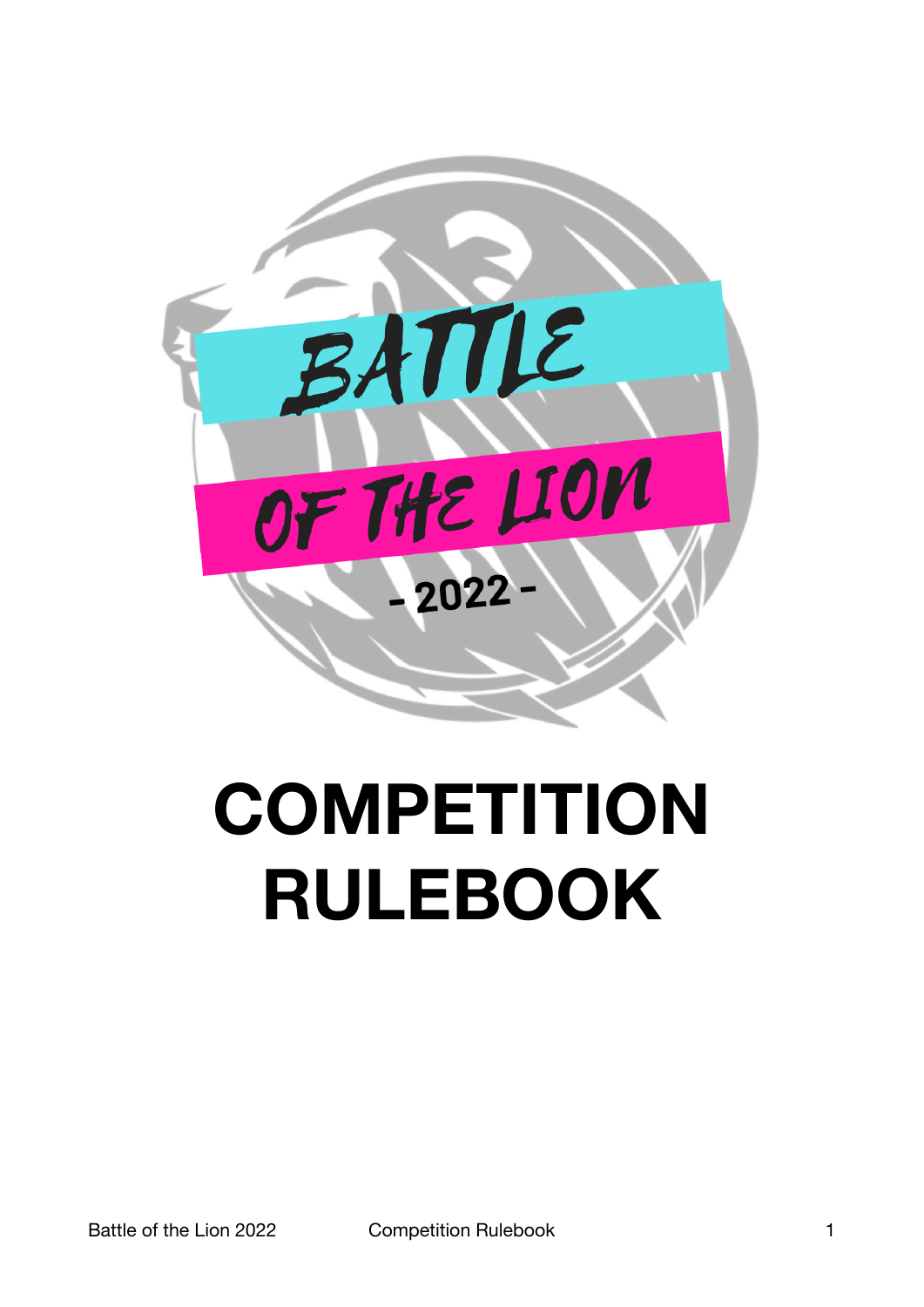# **The Battle of the Lion 2022**

The Battle of the Lion (short BOTL) is an annual worldwide competition. It consists of two stages of competition: the qualifier stage and the final stage. The following rules govern all stages of the BOTL competition**.** 

Any athlete with questions, concerns or problems in general should contact botl@crossfit-friedensstadt.de.

Any athlete with questions regarding Competition Corner (short CC) should contact support@competitioncorner.net.

### **Terms and Conditions for the Competition**

#### **In the following the word "participant" is used for both genders.**

The BOTL is an elite fitness competition open to everybody. To take part, terms and conditions have to be accepted by all participants. By participating in the BOTL, the terms and conditions, privacy policy and waiver are accepted by the participant.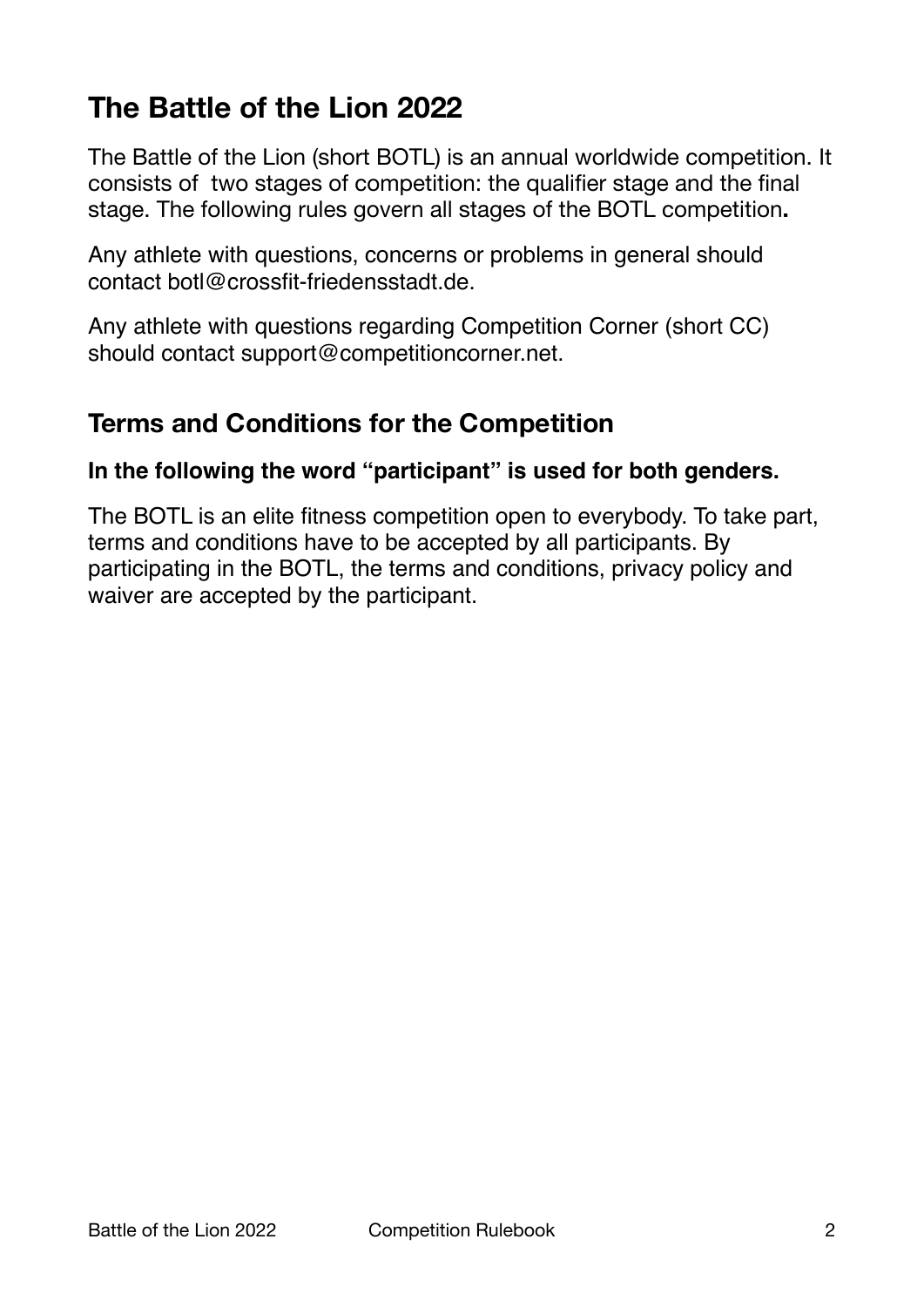#### **§ 1 REQUIREMENTS FOR PARTICIPATION**

Following requirements have to be fulfilled by every participant to be allowed to compete:

- Participant must be 18 years of age in Germany or have a letter of agreement signed by a parent or a legal guardian at the beginning of the competition.
- Participant must accept the terms and conditions, privacy policy and waiver.
- Participant must register within the given timeframe for the online qualification using the online registration service of CC which also upholds the official leaderboard.
- The participant needs to pay a registration fee (all fees incl. VAT excl. CC fees).

Qualification Fees:

Early Bird Fee until March 20: 18,00€ Elite, Scaled

Normal Fee: 24,00€ Elite, Scaled

(Other discount campaigns and raffles are possible.)

Fees for the Final:

Elite: 70,00€ - Scaled: 35,00€

## **§ 2 DIVISIONS**

- 1) The organiser offers the following divisions:
	- Elite Female
	- Elite Male
	- Scaled Female
	- Scaled Male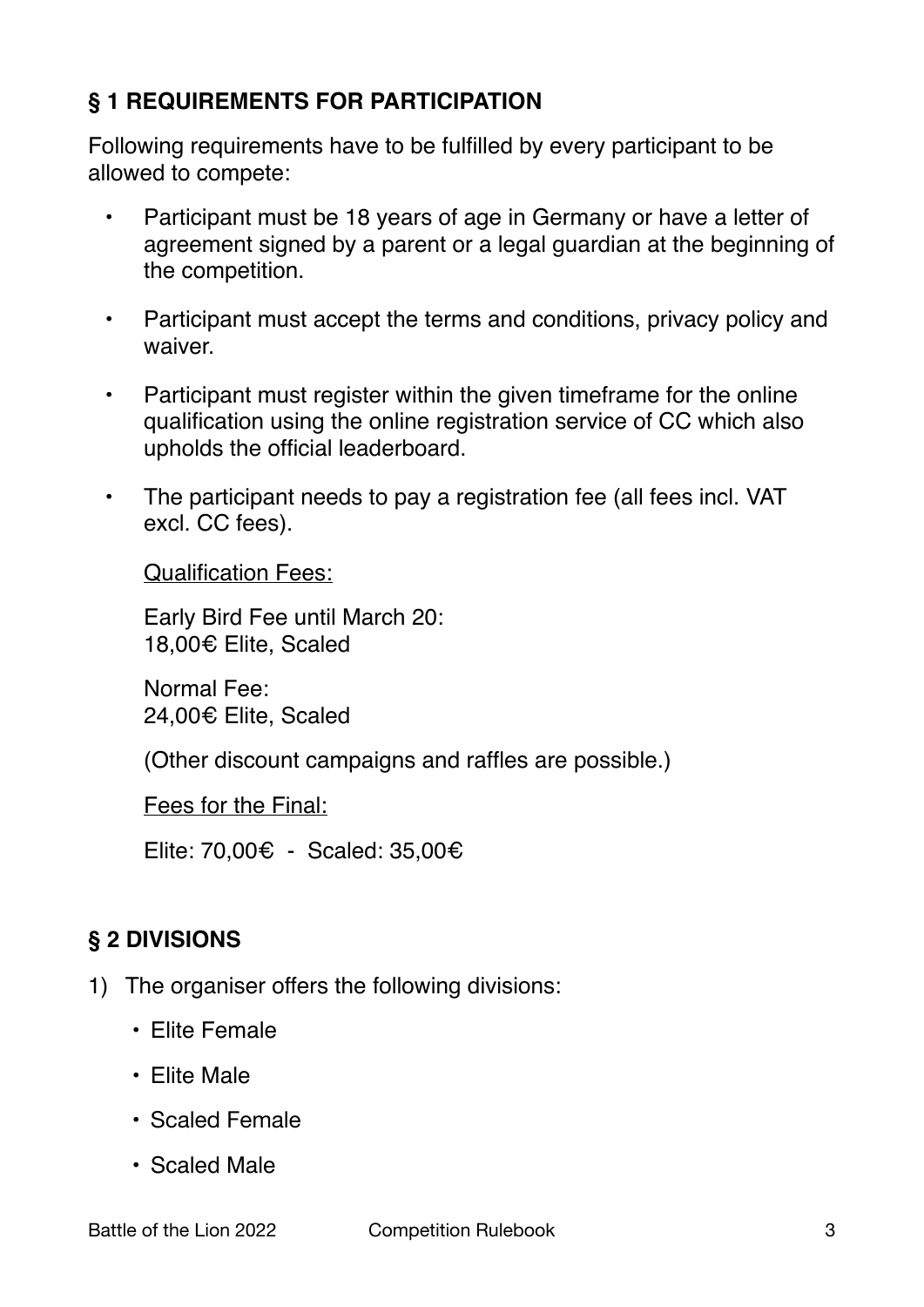2) Participants must choose the division for himself and must make sure that he meets the requirements.

#### **§ 3 CODE OF BEHAVIOUR DURING COMPETITION, DECISION OF JUDGES**

- 1) The participant complies with fair and sportsmanlike behaviour at any time during the competition. Unsportsmanlike behaviour (like cheating), taking drugs (doping), conflicts, disturbing or rather being a disturbance to another athlete and discrimination or racism against other participants, sponsors or the organiser will be punished with suspension, disqualification and/or exclusion from the BOTL. This applies to other actions or behaviours, which could be interpreted as harmful to the BOTL itself, other parties or prevent other parties to take part in the BOTL in a fair and equal way.
- 2) Decisions of judges and organiser are binding and final.
- 3) Participants must accept a possible doping test with no restrictions. The world anti-doping code can be found here: https://www.wadaama.org/en/resources/the-code/world-anti-doping-code

#### **§ 4 QUALIFICATION (ONLINE COMPETITION)**

- 1) Participants have to complete specified workouts. Descriptions for the online competition workouts will be provided online.
- 2) Descriptions will contain relevant workout criteria, like:
	- Prescribed exercises including start and end position, as well as forbidden execution, technique or equipment.
	- Prescribed number of repetitions or repetition scheme and/or time.
	- Prescribed equipment (if necessary). Rowing has to be done on a Concept2 Rower machine with a PM3 or PM4 or PM5 monitor.
	- Prescribed weight in kilograms (if necessary). If a participant uses lbs-weights, then he has to apply the rule 1 kg =  $2,2$  lbs for his lbsweight.
	- Time limit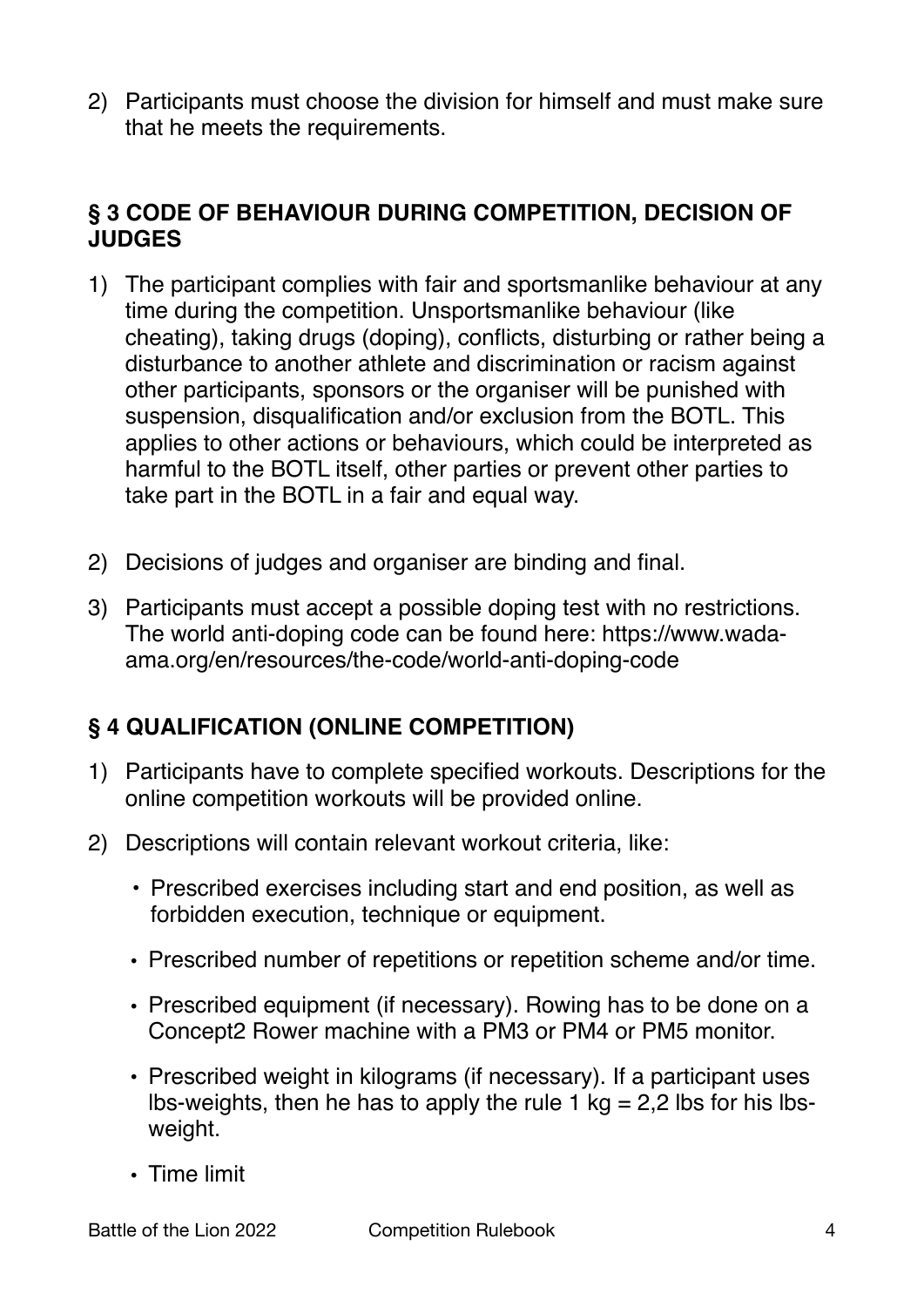In all stages of the competition, it is the participant's responsibility to adhere to the workout format. This includes performing all required movements to the described standard, counting and completing all required repetitions, using the required equipment and loads, meeting the time requirements, and meeting all submission standards**.** 

3) Registration dates:

Individual registration starts February 07 and lasts until May 01 23:59h CEST.

4) Online qualification for Individual consists of three qualification weeks/ events.

**Event 1** will be announced on April 25 and the score must be entered before 23:59h CEST of May 01

**Event 2** will be announced on May 02 and the score must be entered before 23:59h CEST of May 08.

**Event 3** will be announced on May 09 and the score must be entered before 23:59h CEST of May 15.

Online competition starts and ends on dates published on Competition Corner. The organiser has the right to make changes.

- 5) Results submitted after the deadline will not be accepted. Only valid and correctly submitted scores will be accepted.
- 6) A video is required for participants in any division. The video has to show the entire workout and athlete the whole time. The standards have to be visible in a good way.
	- If there are one to five bad repetitions, the score will be adjusted by one to five repetitions. If it is a timed workout, it will be adjusted accordingly to the time the participant would have needed for the repetition(s).
	- If there are more than five bad repetitions, the score will be reduced by 15%. If it is a timed workout, it will be adjusted accordingly.
	- If the video shows lacks majorly, the score will be disqualified.

The participant will have the chance to redo und submit the workout again, however the participant must make sure of the respective submission deadline for the workout.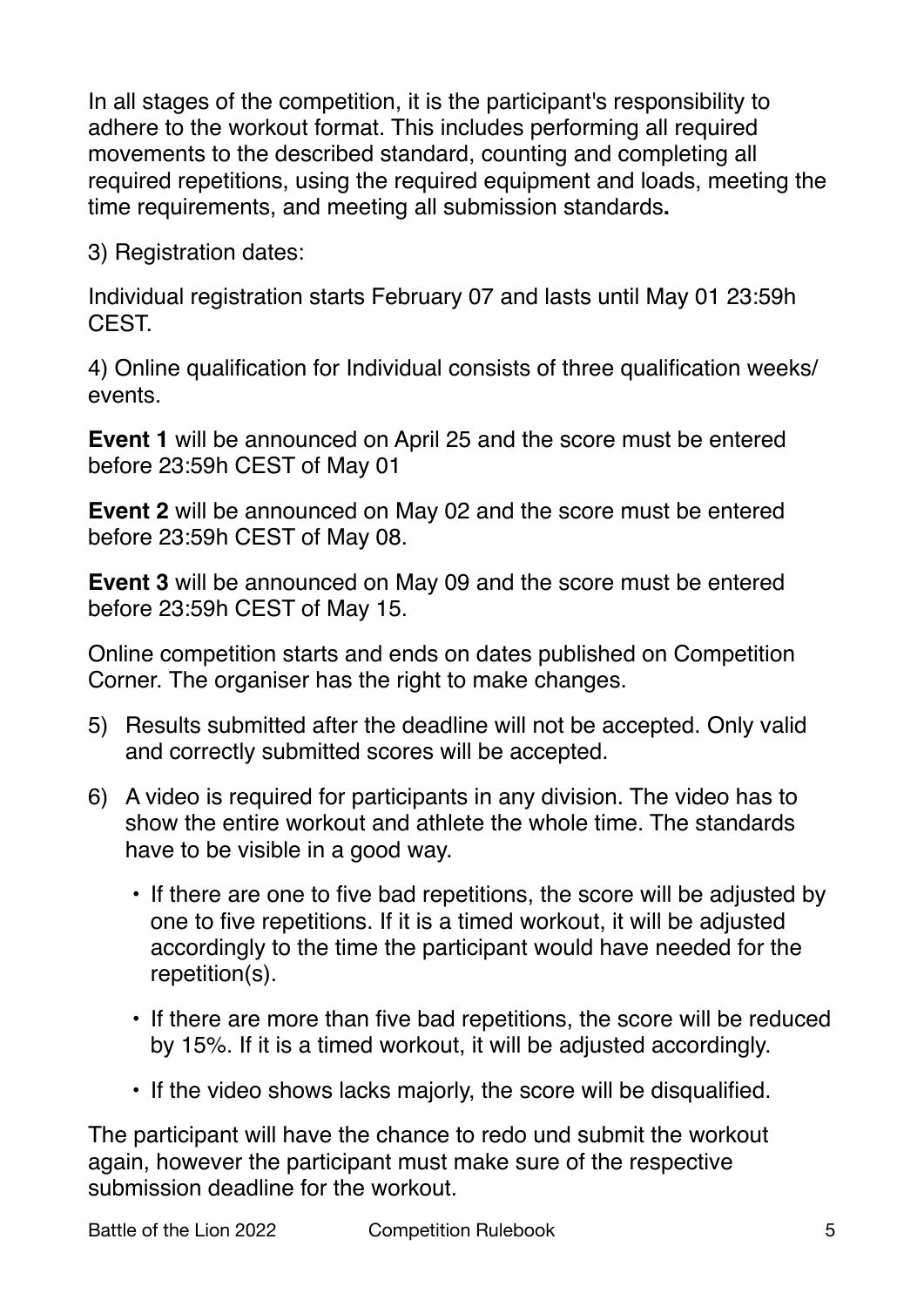- 7) The submitted videos will be checked by a judge deployed by the organiser. The judge has to verify movement standards, count repetitions and validate the score after the workout.
- 8) BOTL is not responsible for any problems or technical hardware or software malfunctions.
- 9) The following numbers of athletes (including wildcards) will be invited to the finals after qualification:
	- 20 Elite Male and 20 Elite Female
	- 10 Scaled Male and 10 Scaled Female

**The organiser will have the right to award wildcards to some athletes.** Getting a wildcard means that the athlete doesn't have to go through the qualification, they will get an invitation to the finals without completing the qualifier events.

# **§ 5 QUALIFICATION SCORING SYSTEM**

- 1) The scoring of each event of BOTL is based on fastest time, most repetitions or highest weight and will be shown on the website. Every incorrect or invalid repetition according to standards will be judged as a no-rep.
- 2) If the workout is based on fastest time, the ranking will go from fastest to slowest time in which the entire workout is finished. If the workout is based on highest number of repetitions, the ranking goes from highest to lowest number of repetitions. If the workout is based on highest weight, the ranking goes from highest to lowest weight.
- 3) Ranking follows the following system: Participant who is placed first gets one point, second gets two points, third gets three points, ..., 103rd gets 103 points etc. The athlete who has the lowest sum of points after all three qualification workouts is first, the one with the second lowest sum of points is second, and so on.
- 4) Every participant is responsible for upholding the standards.
- 5) Submission of scores in the online competition is based on honour and honesty. Final result of the online qualification will be determined by the organiser following the rules of ranking.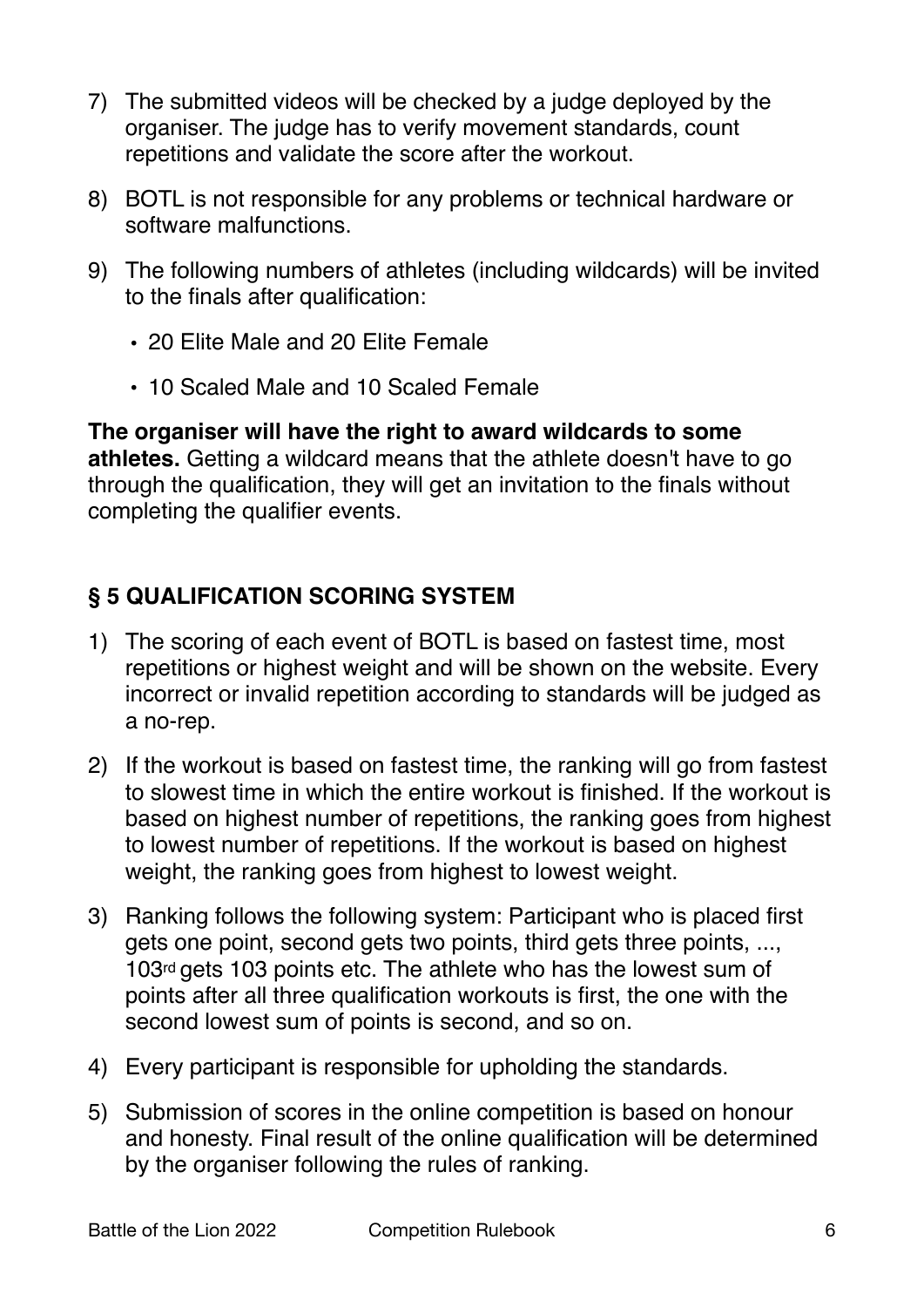# **§ 6 FINALS**

- 1) The finals will take place in Osnabrück, Germany, on the weekend of July 15 to July 17 2022 for the Elite divisions, and on July 16 2022 for the Scaled divisions. The organiser has the right to make changes.
- 2) Participants who will get an invitation to the finals will have three days to accept the invitation by logging in to their athlete profile on CC and paying the registration fee (see §1). If the participant does not respond within the deadline, his spot will no longer be valid. In this case – and if the athlete does not want or is not able to take part – the organiser has the right to nominate the next participant of the division according to the placement in the leaderboard.

(All prices include VAT. Please note that Competition Corner will add a processing fee.)

3) On finals' days, participants must complete several workouts. Location, time and information about the workouts will be communicated latest on-site of the finals.

# **§ 7 SCORING OF THE FINALS**

- 1) Winners will be determined by highest sum of points.
- 2) Scoring follows a 100-point scale for tier A workouts and a 50-point scale for tier B workouts.
- 3) A cut during the weekend is possible. After a cut, a specified number of participants will advance to the next workout, depending on the sum of their points. Details will be published latest after the invitation of final participants.
- 4) Each workout will be judged by an official judge who will check all criteria regarding workout and ranking. Each athlete must sign the score card. A signed score card is valid and cannot be contested. The organiser reserves the right that the head judge may alter the score if there is sufficient evidence of a mistake in the original score. Decisions of judges are final and binding.
- 5) In case of a tie for the first three places, the higher ranked participant will be determined by their highest finish in one workout. If this still results in a tie, the higher ranked participant will be determined by their second highest finish in one workout. If this still results in a tie,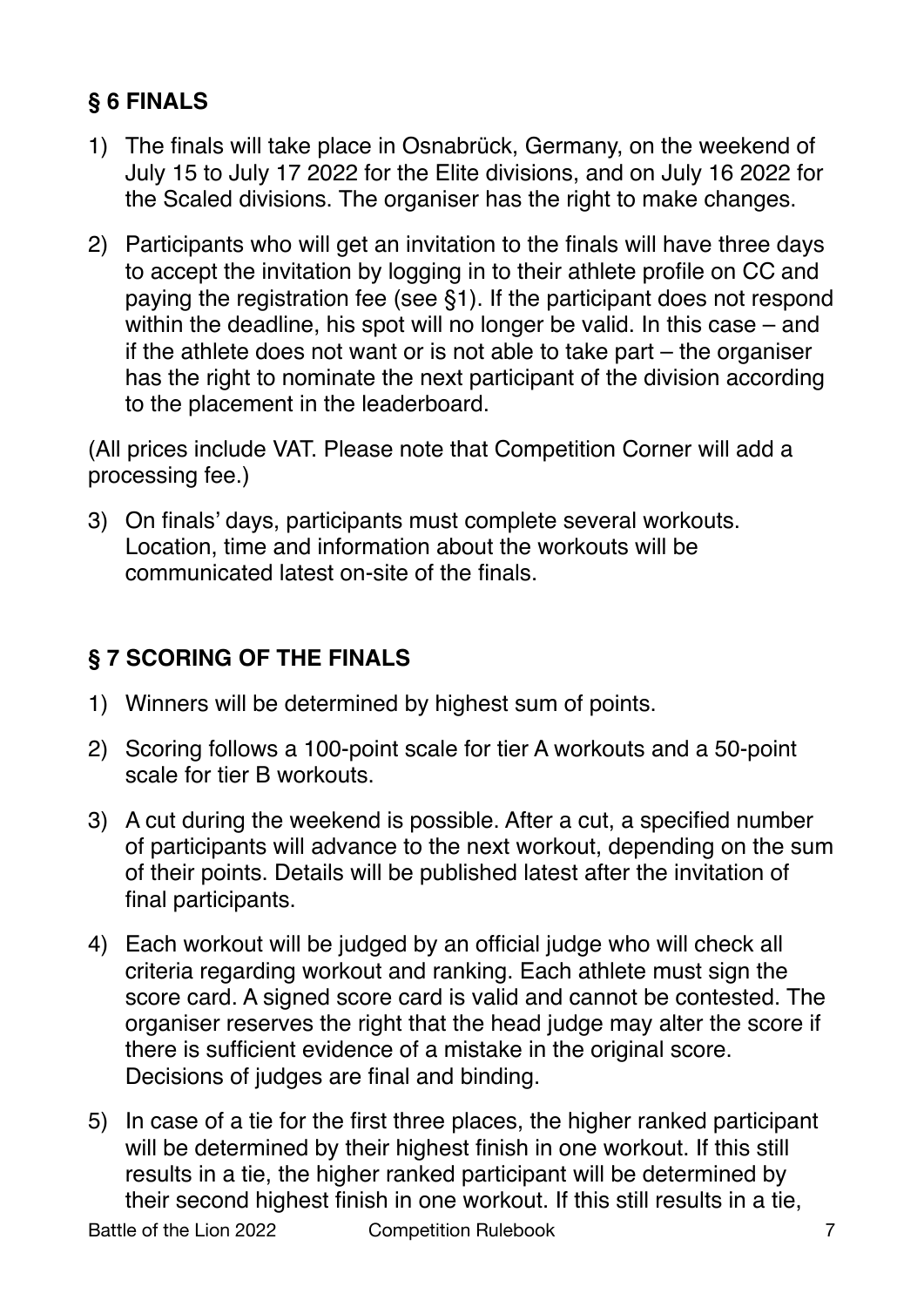the higher ranked participant will be determined by their third highest finish in one workout. This will continue until as often as there are workouts. If there is still a tie after this process the winner will be chosen by lottery.

#### **§ 8 SAFETY**

By participating I assure:

- 1) that I am healthy and capable of doing all movements safely.
- 2) that I can perform all movements without harming others.

#### **§ 9 ACCEPTANCE OF PUBLISHING AND TRANSMISSION OF DATA, VIDEOS, PERSONAL RIGHTS, THRID PARTIES AND COPYRIGHT**

- 1) To verify scores, the organiser has the right to ask for videos of the participants' workout.
- 2) With your participation you accept production, publication, editing and distribution of videos/photos according to following clauses. You accept that:
	- We are allowed to take videos, photos and other media of you at the final days. We are allowed to upload and publish this content and videos you transferred to us on our website, social media platforms and YouTube, run by YouTube, LLC, 901 Cherry Ave., San Bruno, CA 94066, USA ("YouTube"). You accept that we are allowed to hand this content on to our partners and sponsors. Partners and sponsors are allowed to upload and publish to public to promote BOTL and their support.
	- We are allowed to use photos on our media platforms.
	- We allow us to duplicate and broadcast videos and photos by using digital storage and retrieval media – regardless technical equipment including all digital or interactive systems (e.g.CD-ROM, CD-I, e-book and other electronic publishing's)
	- We have the right to publish in other ways of duplication and broadcasting of photos, e.g. in calendars, in particular for digital, photomechanical or similar methods (e.g. digital photocopy).